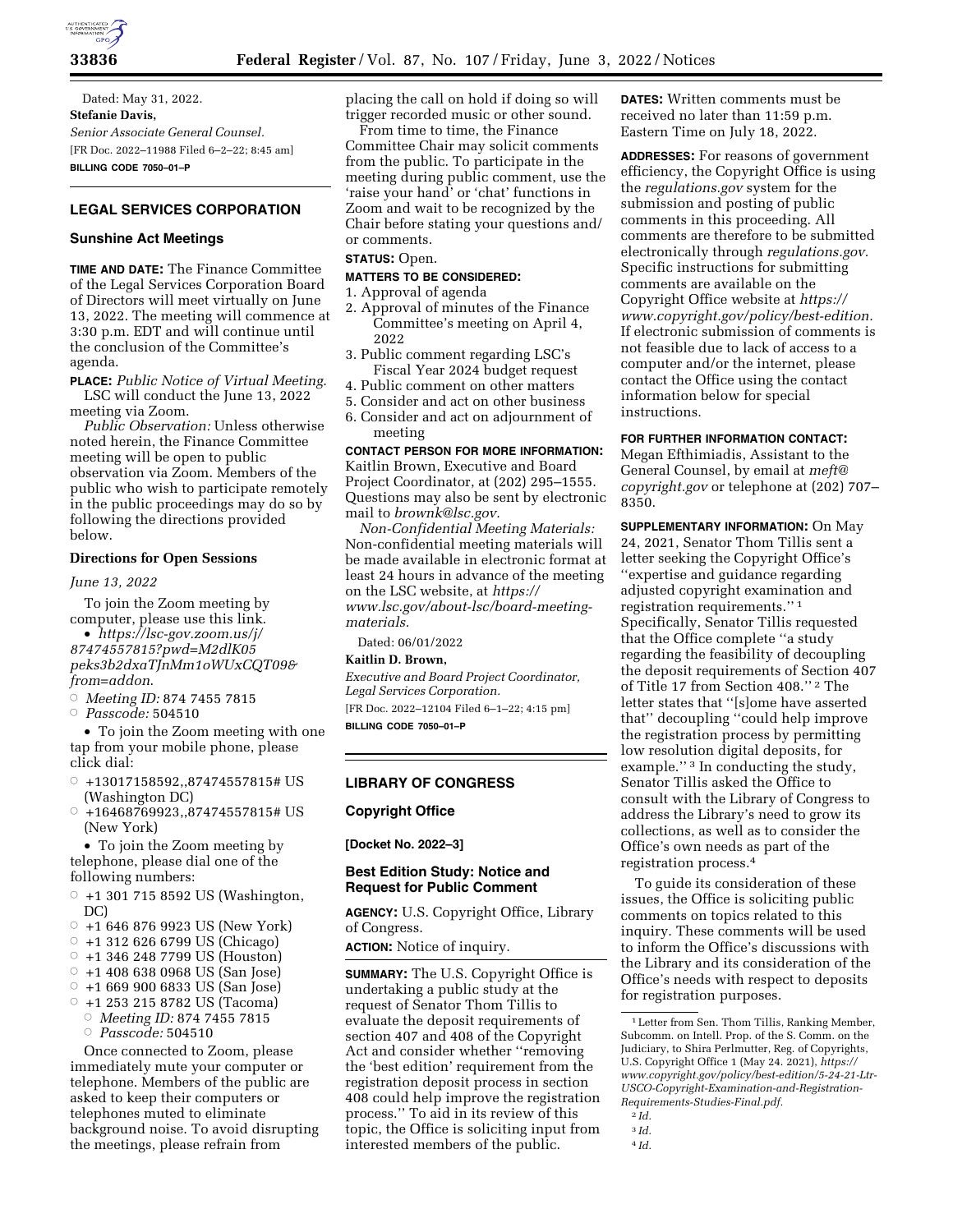# **I. Background**

#### *(A) Legal Background*

The Copyright Act has two provisions requiring copyright owners to deposit copies of their works. First, under section 407 of the Act, once a copyrighted work is published in the United States, the copyright owner must, within three months of publication, deposit ''two complete copies of the best edition'' of the work with the Copyright Office ''for the use or disposition of the Library of Congress.'' 5 Second, under section 408, copyright owners who apply to register works that have been published must generally include with their applications a deposit that consists of ''two complete copies or phonorecords of the best edition'' of their works.6 The term ''best edition,'' as used in both section 407 and section 408 is defined as ''the edition, published in the United States at any time before the date of deposit, that the Library of Congress determines to be most suitable for its purposes.'' 7

Copyright owners can deposit a single set of best edition materials that will satisfy their obligations under both sections 407 and 408. Section 408 explicitly provides that deposits made to satisfy section 407 may also be used to satisfy the registration deposit requirement, provided they are accompanied by a copyright application and fee.8 When applicants submit the required best edition copies with their registration applications, the Office provides the Library with copies of the materials that are within the Library's selection criteria for addition to its collections.9

Together, the deposits received pursuant to sections 407 and 408 allow the Library of Congress to grow its collection as the nation's library. The Copyright Office generally transfers over 700,000 copyright deposits to the Library each year.10

8 *Id.* 408(b).

9 In many cases, the Copyright Office has issued regulations to require only one copy instead of two. *See, e.g.,* 37 CFR 202.19(d)(2)(vi) (permitting deposit of one complete copy of best edition for literary monographs), 202.20(c)(2)(i)(E) (permitting deposit of one complete copy of best edition of musical compositions published in copies).

10*See* U.S. Copyright Office, Annual Report Fiscal 2019, at 48 (2019), *[https://](https://www.copyright.gov/reports/annual/2019/ar2019.pdf) [www.copyright.gov/reports/annual/2019/ar2019.pdf](https://www.copyright.gov/reports/annual/2019/ar2019.pdf)*  (roughly 727,000 deposits transferred to Library); U.S. Copyright Office, Annual Report for Fiscal 2018, at 24 (2018), *[https://www.copyright.gov/](https://www.copyright.gov/reports/annual/2018/ar2018.pdf)  [reports/annual/2018/ar2018.pdf](https://www.copyright.gov/reports/annual/2018/ar2018.pdf)* (almost 737,000 deposits transferred to Library). The number of

## *(B) Best Edition Requirements*

The Office's regulations at appendix B to part 202 of title 37 of the Code of Federal Regulations—known as the Best Edition Statement—describe how to identify the best edition of a work. The regulations do not require a specific format; they instead describe an order of preference for formats of different types of works.11 In most cases, physical copies of works must be submitted to meet the best edition requirement. For example, for printed textual matter, the Library of Congress prefers that the deposit be the largest possible size (other than a large-type edition for the partially-sighted), illustrated in color, and contain ''archival-quality rather than less-permanent paper,'' a hard cover, library binding, and a sewn rather than glued binding.12 For photographs, the Library prefers the most widely distributed edition of the photograph, or an unmounted 8x10-inch glossy print on archival-quality paper.<sup>13</sup>

## *(C) Exceptions to Best Edition Requirements*

The Office has the authority to waive the requirement that deposits be the best edition of a work, and it has done so in many circumstances. For section 407 deposits, the Office has promulgated regulations permitting deposit of versions that might not be the best edition as defined by the Best Edition Statement. For example, copyright owners of pictorial and graphic works published in small numbers have the option to deposit ''photographs or other identifying material'' of the works.14 For other types of works, such as greeting cards and three-dimensional sculptural works, the Office's regulations waive the deposit requirement altogether.15 Additionally, for electronic-only books and serials published only in electronic form and available only online, deposit is required only on demand from the

11*See, e.g.,* 37 CFR 202, App. B.I.C.2 (for printed textual works with illustrations, the best edition is version with ''[i]llustrations in color rather than black and white.''). The Best Edition Statement divides works into 10 categories: I. Printed Textual Matter, II. Photographs, III. Motion Pictures, IV. Other Graphic Matter, V. Phonorecords, VI. Musical Compositions, VII. Microforms, VIII. Machine-Readable Copies, IX. Electronic-Only Works Published in the United States and Available Only Online, and X. Works Existing in More Than One Medium. *Id.* 

- 13 *Id.* 202, App. B.II.
- 14*See id.* 202.19(d)(2)(iv).
- 15*See id.* 202.19(c)(2), (6).

Copyright Office.16 The Office also may waive the best edition requirement for section 407 deposits for individual works upon request for ''special relief,'' typically when complying with the requirement would be burdensome or impractical.17 These requests may permit copyright owners to deposit a version of their work that does not fit the best edition requirement, such as an electronic copy of a work that was published as physical printed text. The Library and the Copyright Office have entered into continuing ''special relief'' agreements with a number publishers, whereby electronic copies of works in a publisher's catalog are accepted as a substitute for the best edition under certain conditions.

The Office provides similar flexibility for section 408 registration deposits. For many works, such as computer programs, useful articles, and works exceeding 96 inches in any dimension, the Office permits applicants to deposit identifying material instead of the best edition.18 Identifying material is a deposit that provides at least ''an adequate representation'' of the content an applicant seeks to register.19 While the Office was closed to the public during the COVID–19 pandemic, the Office provided the option for applicants submitting electronic applications for works that required deposit of ''best edition'' physical copies to upload electronic copies of the works in addition to mailing the required physical copies, which enabled the Office to examine the works remotely.20 As with section 407 deposits, the Office, in consultation with the Library, may also waive the best edition requirement on a case-bycase basis as ''special relief,'' upon request to permit the deposit of other formats that are more convenient for the applicant.21

# *(D) Criticism of Best Edition Requirements*

While the best edition requirement satisfies important Library acquisition objectives, it can in some instances be an obstacle to registration and generally increases the Copyright Office's registration processing times. Some copyright owners have explained that they have difficulty complying with the best edition requirement because they do not possess copies of the best edition

- 18*See id.* 202.20(c)(vii), (xi)(A)(2), (xiii).
- 19 *Id.* 202.21(b).
- 20U.S. Copyright Office, Operations Updates During the COVID–19 Pandemic, *[https://](https://www.copyright.gov/coronavirus/)*
- *[www.copyright.gov/coronavirus/.](https://www.copyright.gov/coronavirus/)*

<sup>5</sup> 17 U.S.C. 407(a), (b). *See generally* 37 CFR 202.19, 202.20.

<sup>6</sup> 17 U.S.C. 408(b)(2).

<sup>7</sup> *Id.* 101. *See also id.* 407(b).

deposits decreased in fiscal year 2020 due to a backlog of processing physical deposits as a result of the COVID–19 pandemic. U.S. Copyright Office, Annual Report Fiscal 2020, at 40 (2020), *[https://](https://www.copyright.gov/reports/annual/2020/ar2020.pdf) [www.copyright.gov/reports/annual/2020/ar2020.pdf](https://www.copyright.gov/reports/annual/2020/ar2020.pdf)*  (roughly 550,000 deposits transferred).

<sup>12</sup>*See id.* 202, App. B.I.

<sup>16</sup>*See* 37 CFR 202.19(c)(5), 202.24.

<sup>17</sup> *Id.* 202.19(e).

<sup>21</sup> 37 CFR 202.20(d).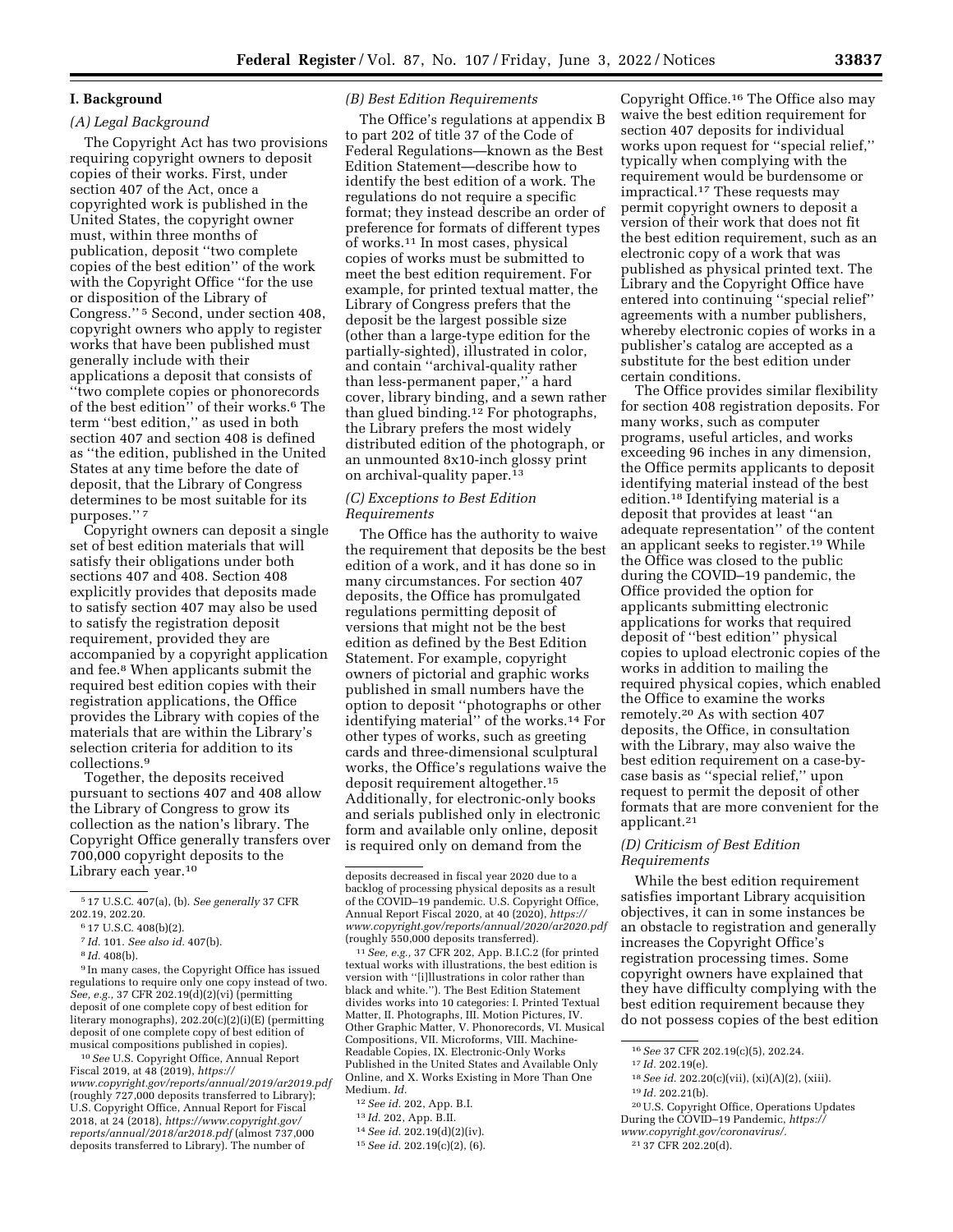of a work. Obtaining two copies—or even one—of the best edition of a work may sometimes be time-consuming and expensive. Shaftel & Schmelzer, a consulting firm that works with visual artists, has explained that ''[v]isual creators sometimes have to purchase published copies at full retail price to submit with their registration application, adding significant cost to our registration. . . . "<sup>22</sup> The statutory requirement that the best edition be one that has been published also creates a hurdle because creators may have difficulty determining if a particular version of a work has been published.23

In response to a prior Copyright Office inquiry, the Association of American Publishers (''AAP'') commented that publishers of literary works sometimes find the Office's registration deposit requirements to be ''costly, risky, and illogical,'' and indicated they would welcome the ability to submit electronic deposits for registration if they could do so in a manner that was secure, with the deposit ''kept wholly separate from the collections of the Library and its access or interlibrary lending or surplus books policies.'' 24 In particular, AAP explained that the current best edition requirements do not accept ePub files, which are its members' preferred format.25 Likewise, the Copyright Alliance urged the Office to create options for applicants to upload digital deposits in a manner that takes into account applicants' operational systems and work processes.26 Visual artists also

23On December 4, 2019, the Office published a notification of inquiry in which it noted the uncertainty expressed by some registration applicants as to how the term ''publication'' applies in the online context, and sought perspectives and suggestions regarding possible new regulations interpreting the statutory definition of publication and policy guidance regarding the role that publication should play in copyright law and the registration process. 84 FR 66328 (Dec. 4, 2019). The Office recently described the actions it has taken to provide additional guidance regarding the definition of ''publication,'' and discussed how it will supplement those efforts going forward. Letter from Shira Perlmutter, Reg. of Copyrights, U.S. Copyright Office, to Sen. Thom Tillis, Ranking Member, Subcomm. on Intell. Prop. of the S. Comm. on the Judiciary (Dec. 1, 2021).

24Association of American Publishers, Comments Submitted in Response to Notification of Inquiry on Registration Modernization, at 2 (Jan. 15, 2019).

25 *Id.* at 2 n.2.

26Copyright Alliance, Comments Submitted in Response to Notification of Inquiry on Registration Modernization, at 25–26 (Jan. 15, 2019).

have maintained that the ability to submit digital deposits of their works encourages registration.27

As the Office has explained to Congress, the section 408 best edition requirement often increases registration processing times for a number of reasons.28 After electronic applications and fees have been submitted, authors or publishers must incur the time and expense of packaging and shipping physical copies of works, along with shipping slips that connect the physical works with the electronic applications. Once the physical copies arrive at the Office, they must undergo off-site security screening and decontamination, be matched to a corresponding electronic application, have security measures applied, and be physically brought to an examiner's workspace before examination can begin. The time delay adversely affects applicants because the effective date of registration is not assigned until the Office has received the deposit in addition to the application and fee.29 Second, under the current rules, in addition to examining whether a work is copyrightable, an examiner must review each deposit for compliance with the best edition rules to confirm whether the proper version has been received. Correspondence with applicants is often necessary to ensure that they have complied with the Library's best edition criteria and the Copyright Office's regulations.30 This adds additional complexities and time to the examination process.

As a result, applications with physical deposits take much longer for the Office to process than those with electronic

28Letter from Karyn A. Temple, Reg. of Copyrights, U.S. Copyright Office, to Sen. Thom Tillis, Chairman, Subcomm. on Intell. Prop. of the S. Comm. on the Judiciary, and Sen. Christopher A. Coons, Ranking Member, Subcomm. on Intell. Prop. of the S. Comm. on the Judiciary 18 (May 31, 2019), *[https://www.copyright.gov/laws/hearings/response](https://www.copyright.gov/laws/hearings/response-to-march-14-2019-senate-letter.pdf)[to-march-14-2019-senate-letter.pdf](https://www.copyright.gov/laws/hearings/response-to-march-14-2019-senate-letter.pdf)* (''Senate Letter''); Letter from Karyn A. Temple, Reg. of Copyrights, U.S. Copyright Office, to Rep. Jerrold Nadler, Chairman, H. Comm. on the Judiciary, and Rep. Doug Collins, Ranking Member, H. Comm. on the Judiciary 18 (May 31, 2019), *[https://](https://www.copyright.gov/laws/hearings/response-to-april-3-2019-house-letter.pdf) [www.copyright.gov/laws/hearings/response-to](https://www.copyright.gov/laws/hearings/response-to-april-3-2019-house-letter.pdf)[april-3-2019-house-letter.pdf](https://www.copyright.gov/laws/hearings/response-to-april-3-2019-house-letter.pdf)* (''House Letter'').

29 17 U.S.C. 410(d); U.S. Copyright Office, *Compendium of U.S. Copyright Office Practices* sec. 625 (3d ed. 2021).

30Senate Letter at 18; House Letter at 18.

deposits.31 On average, examination of electronic applications that do not need correspondence takes 1.1 months for those with electronic deposits and takes 10.8 months for those with physical deposits. The average processing time for electronic applications that do need correspondence is 3.4 months for those with electronic deposits and 13.1 months for those with physical deposits.32

#### *(E) Digital Deposit Options*

The Office has been exploring options that would permit registration applicants to submit digital copies of works and provide the Library with physical copies only upon demand. Since 2018, the Office has required applicants seeking to register a group of newspapers to file an online application rather than a paper application and to upload a complete electronic copy of each issue through the electronic registration system instead of submitting them in physical form.33 The Library has incorporated electronic copies of these registration deposits into its collections, and provides its patrons with secure onsite access to them, subject to a number of security restrictions.34 If this model were applied to other categories and classes of registered works, the Office could both meet the Library's collections needs and expand the ability of applicants to provide electronic deposits in lieu of physical best edition copies, while providing secure, rights-restricted access to the works.

The Library's Office of Chief Information Officer (''OCIO'') is currently working with the Office to build a new Enterprise Copyright System (''ECS'') to improve the Office's provision of copyright services to the public, including its registration services. This will include replacing the Office's current electronic system for registration. As part of the Office's prior rulemaking on registration modernization, the Office inquired about providing greater flexibility for copyright applicants to deposit digital versions of their works, with physical copies only deposited upon request. The responses to that inquiry were generally very positive.35

The Library has been focusing on its digital collecting capacity and capability

<sup>22</sup>Shaftel & Schmelzer, Comments Submitted in Response to Notification of Inquiry on Registration Modernization, at 21 (Jan. 11, 2019). *See also*  Coalition of Visual Artists, Comments Submitted in Response to Notification of Inquiry on Registration Modernization, at 25 (Jan. 15, 2019) (''Tracking down hard copies of the first published use of a particular image is often difficult or impossible. And purchasing two copies of a book, for example, unnecessarily increases registration expense.")

<sup>27</sup>*See, e.g.,* Coalition of Visual Artists, Comments Submitted in Response to Notification of Inquiry on Registration Modernization, at 25–26 (Jan. 15, 2019) (describing the ''two best-edition'' requirement as "archaic, unnecessary and impractical"); Graphic Artists Guild, Comments Submitted in Response to Notification of Inquiry on Registration Modernization, at 8–9 (Jan. 15, 2019) (requesting that applicants be permitted to submit digital deposits for all types of works and only be required to provide a physical deposit if the Library determines that it wants to include the work in its collection).

 $^{\rm 31}$  Senate Letter at 19; House Letter at 19. 32U.S. Copyright Office, *Registration Processing Times, [https://www.copyright.gov/registration/](https://www.copyright.gov/registration/docs/processing-times-faqs.pdf)* 

*[docs/processing-times-faqs.pdf.](https://www.copyright.gov/registration/docs/processing-times-faqs.pdf)* 

<sup>33</sup> 37 CFR 202.4(e).

<sup>34</sup> *Id.* 202.18.

<sup>35</sup>*See* 85 FR 12704, 12711–12 (Mar. 3, 2020) (summarizing public comments on issue of digital deposits).